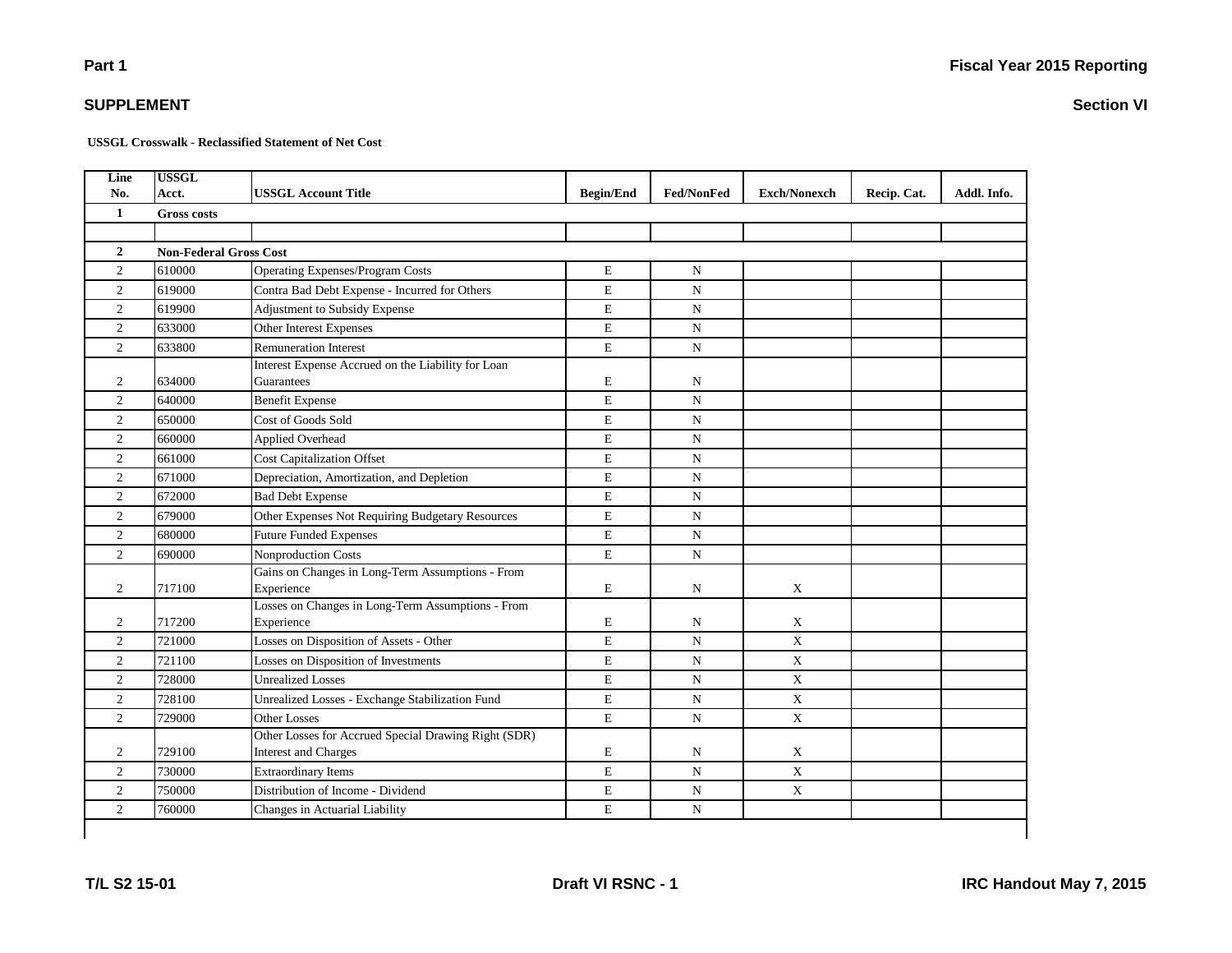**USSGL Crosswalk - Reclassified Statement of Net Cost**

| Line           | <b>USSGL</b>              |                                                           |                  |                   |                     |             |             |
|----------------|---------------------------|-----------------------------------------------------------|------------------|-------------------|---------------------|-------------|-------------|
| No.            | Acct.                     | <b>USSGL Account Title</b>                                | <b>Begin/End</b> | <b>Fed/NonFed</b> | <b>Exch/Nonexch</b> | Recip. Cat. | Addl. Info. |
| 3              |                           | <b>Interest on Debt Held by the Public</b>                |                  |                   |                     |             |             |
| 3              | 632000                    | Interest Expenses on Securities                           | E                | ${\rm N}$         |                     |             |             |
|                |                           |                                                           |                  |                   |                     |             |             |
| 4              |                           | <b>Gains/Losses from Changes in Actuarial Assumptions</b> |                  |                   |                     |             |             |
| $\overline{4}$ | 727100                    | Gains on Changes in Long-Term Assumptions                 | $\mathbf E$      | $\mathbf N$       | $\mathbf X$         |             |             |
| $\overline{4}$ | 727200                    | Losses on Changes in Long-Term Assumptions                | $\mathbf E$      | $\mathbf N$       | $\mathbf X$         |             |             |
|                |                           |                                                           |                  |                   |                     |             |             |
| 5              |                           | <b>General PP&amp;E Partial Impairment Loss</b>           |                  |                   |                     |             |             |
| 5              | 729200                    | Other Losses from Impairment of Assets                    | E                | $\mathbf N$       | $\mathbf{X}$        |             |             |
|                |                           |                                                           |                  |                   |                     |             |             |
| 6              |                           | <b>Total Non-Federal Gross Cost</b>                       |                  |                   |                     |             |             |
|                |                           |                                                           |                  |                   |                     |             |             |
|                |                           | This line is the sum of lines 2 through 5.                |                  |                   |                     |             |             |
|                |                           |                                                           |                  |                   |                     |             |             |
| $\overline{7}$ | <b>Federal Gross Cost</b> |                                                           |                  |                   |                     |             |             |
|                |                           |                                                           |                  |                   |                     |             |             |
| 7.1            |                           | <b>Benefit Program Costs (RC 26) /2</b>                   |                  |                   |                     | 26          |             |
| 7.1            | 640000                    | <b>Benefit Expense</b>                                    | $\mathbf E$      | $\mathbf{F}$      |                     |             |             |
|                |                           |                                                           |                  |                   |                     |             |             |
|                |                           | Employer Contributions to Employee Benefit Programs Not   |                  |                   |                     |             |             |
| 7.1            | 685000                    | Requiring Current-Year Budget Authority (Unobligated)     | $\mathbf E$      | $\mathbf{F}$      |                     |             |             |
|                |                           |                                                           |                  |                   |                     |             |             |
| 7.2            | Imputed Costs (RC 25) /2  |                                                           |                  |                   |                     | 25          |             |
| 7.2            | 673000                    | <b>Imputed Costs</b>                                      | $\mathbf E$      | $\mathbf{F}$      |                     |             |             |
|                |                           |                                                           |                  |                   |                     |             |             |
| 7.3            | Buy/Sell Cost (RC24) /2   |                                                           |                  |                   |                     | 24          |             |
| 7.3            | 610000                    | <b>Operating Expenses/Program Costs</b>                   | $\mathbf E$      | $\mathbf{F}$      |                     |             |             |
| 7.3            | 619000                    | Contra Bad Debt Expense - Incurred for Others             | $\mathbf E$      | $\mathbf{F}$      |                     |             |             |
| 7.3            | 672000                    | <b>Bad Debt Expense</b>                                   | E                | $\mathbf{F}$      |                     |             |             |
| 7.3            | 679000                    | Other Expenses Not Requiring Budgetary Resources          | E                | $\mathbf{F}$      |                     |             |             |
| 7.3            | 680000                    | <b>Future Funded Expenses</b>                             | $\mathbf E$      | $\rm F$           |                     |             |             |
| 7.3            | 690000                    | Nonproduction Costs                                       | $\mathbf E$      | $\mathbf{F}$      |                     |             |             |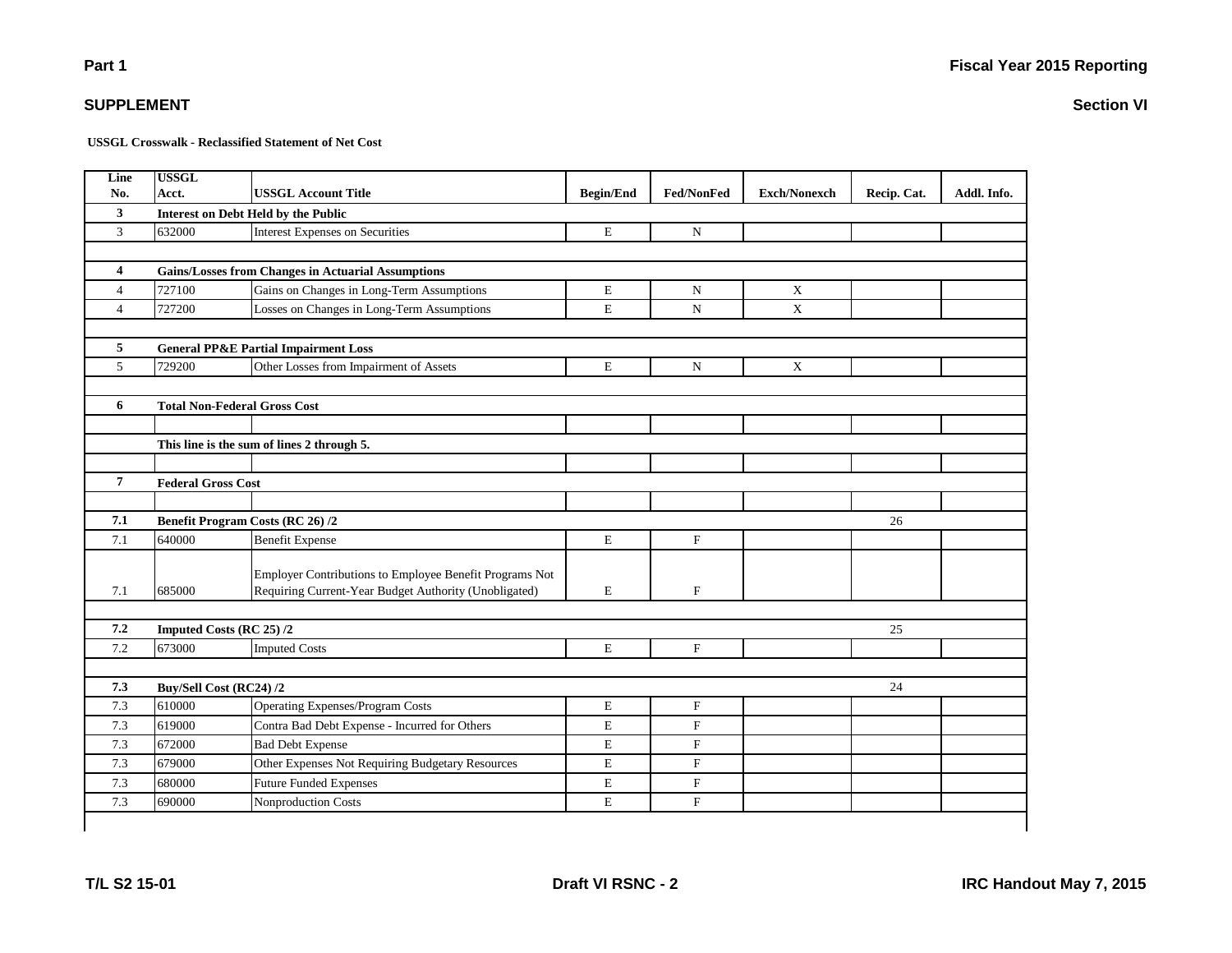| Line    | <b>USSGL</b>                       |                                                       |                  |                           |                     |             |             |
|---------|------------------------------------|-------------------------------------------------------|------------------|---------------------------|---------------------|-------------|-------------|
| No.     | Acct.                              | <b>USSGL Account Title</b>                            | <b>Begin/End</b> | Fed/NonFed                | <b>Exch/Nonexch</b> | Recip. Cat. | Addl. Info. |
| 7.4     |                                    | Federal Securities Interest Expense (RC 03) /2        |                  |                           |                     | 03          |             |
| 7.4     | 632000                             | <b>Interest Expenses on Securities</b>                | $\mathbf E$      | $\mathbf F$               |                     |             | 3           |
|         |                                    |                                                       |                  |                           |                     |             |             |
| 7.5     |                                    | Borrowing and Other Interest Expense (RC05) /2        |                  |                           |                     | 05          |             |
|         |                                    | Interest Expenses on Borrowing From the Bureau of the |                  |                           |                     |             |             |
| 7.5     | 631000                             | Fiscal Service and/or the Federal Financing Bank      | $\mathbf E$      | $\boldsymbol{\mathrm{F}}$ |                     |             |             |
| 7.5     | 633000                             | Other Interest Expenses                               | E                | $\mathbf{F}$              |                     |             |             |
|         |                                    |                                                       |                  |                           |                     |             |             |
| 7.6     | <b>Borrowing Losses (RC 06) /2</b> |                                                       |                  |                           |                     | 06          |             |
| 7.6     | 721200                             | Losses on Disposition of Borrowings                   | E                | ${\bf F}$                 | $\mathbf X$         |             | 3           |
| 7.6     | 729000                             | <b>Other Losses</b>                                   | E                | $\mathbf F$               | $\mathbf X$         |             |             |
|         |                                    |                                                       |                  |                           |                     |             |             |
| 7.7     |                                    | Other Expenses (without reciprocals) (RC 29)          |                  |                           |                     | 29          |             |
| $7.7\,$ | 633000                             | Other Interest Expenses                               | $\mathbf E$      | GZ                        |                     |             |             |
| 7.7     | 640000                             | <b>Benefit Expense</b>                                | ${\bf E}$        | Z                         |                     |             |             |
| 7.7     | 680000                             | <b>Future Funded Expenses</b>                         | ${\bf E}$        | Z                         |                     |             |             |
| 7.7     | 690000                             | Nonproduction Costs                                   | E                | Z                         |                     |             |             |
| 7.7     | 721100                             | Losses on Disposition of Investments                  | ${\bf E}$        | Z                         | $\mathbf X$         |             |             |
| 7.7     | 750000                             | Distribution of Income - Dividend                     | ${\bf E}$        | G/Z                       | $\mathbf X$         |             |             |
|         |                                    |                                                       |                  |                           |                     |             |             |
| 8       | <b>Total Federal Gross Cost</b>    |                                                       |                  |                           |                     |             |             |
|         |                                    |                                                       |                  |                           |                     |             |             |
|         |                                    | This line is the sum of lines 7.1 through 7.7.        |                  |                           |                     |             |             |
|         |                                    |                                                       |                  |                           |                     |             |             |
| 9       | <b>Department Total Gross Cost</b> |                                                       |                  |                           |                     |             |             |
|         |                                    |                                                       |                  |                           |                     |             |             |
|         |                                    | This line is the sum of lines 6 and 8.                |                  |                           |                     |             |             |
|         |                                    |                                                       |                  |                           |                     |             |             |
| 10      | <b>Earned Revenue</b>              |                                                       |                  |                           |                     |             |             |
|         |                                    |                                                       |                  |                           |                     |             |             |
| 11      | <b>Non-Federal Earned Revenue</b>  |                                                       |                  |                           |                     |             |             |
| 11      | 510000                             | Revenue From Goods Sold                               | E                | N                         | X                   |             |             |
| $11\,$  | 510900                             | Contra Revenue for Goods Sold                         | ${\bf E}$        | ${\bf N}$                 | $\mathbf X$         |             |             |

#### **SUPPLEMENT**

**USSGL Crosswalk - Reclassified Statement of Net Cost**

┑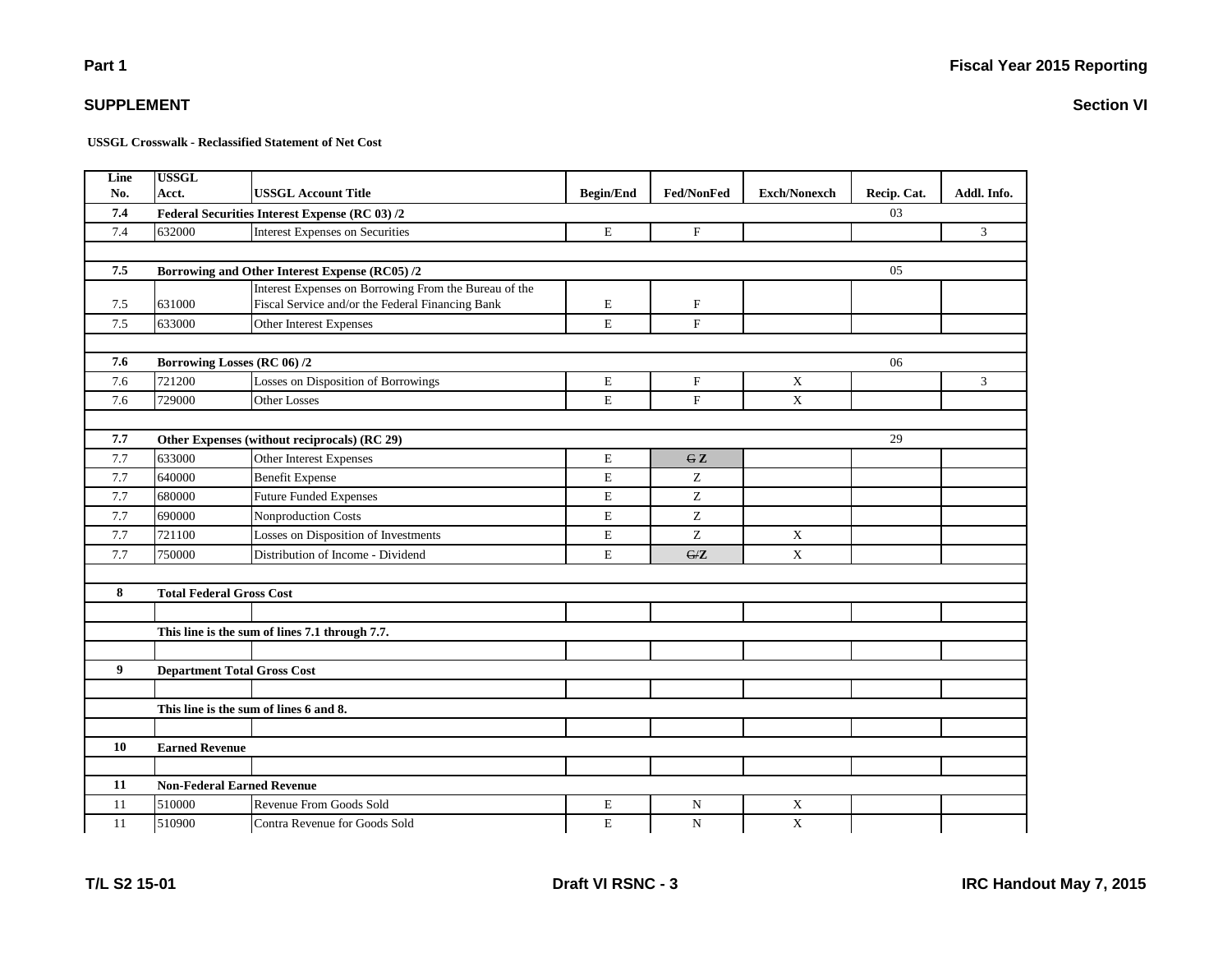**USSGL Crosswalk - Reclassified Statement of Net Cost**

| Line | <b>USSGL</b> |                                                                                                           |                  |                   |                     |             |             |
|------|--------------|-----------------------------------------------------------------------------------------------------------|------------------|-------------------|---------------------|-------------|-------------|
| No.  | Acct.        | <b>USSGL Account Title</b>                                                                                | <b>Begin/End</b> | <b>Fed/NonFed</b> | <b>Exch/Nonexch</b> | Recip. Cat. | Addl. Info. |
| 11   | 520000       | Revenue From Services Provided                                                                            | $\mathbf E$      | N                 | X                   |             |             |
| 11   | 520900       | Contra Revenue for Services Provided                                                                      | $\mathbf E$      | ${\bf N}$         | X                   |             |             |
| 11   | 531000       | Interest Revenue - Other                                                                                  | $\mathbf E$      | $\mathbf N$       | $\mathbf X$         |             |             |
| 11   | 531100       | <b>Interest Revenue - Investments</b>                                                                     | $\mathbf E$      | ${\bf N}$         | $\mathbf X$         |             |             |
| 11   | 531200       | Interest Revenue - Loans Receivable/Uninvested Funds                                                      | $\mathbf E$      | $\mathbf N$       | $\mathbf X$         |             |             |
| 11   | 531300       | <b>Interest Revenue - Subsidy Amortization</b>                                                            | $\mathbf E$      | N                 | X                   |             |             |
| 11   | 531400       | Dividend Income Accounted for Under the Provisions of the<br>Federal Credit Reform Act                    | $\mathbf E$      | $\mathbf N$       | X                   |             |             |
| 11   | 531500       | Contra Revenue for Dividend Income Accounted for Under<br>the Provisions of the Federal Credit Reform Act | E                | N                 | X                   |             |             |
| 11   | 531700       | Contra Revenue for Interest Revenue - Loans Receivable                                                    | E                | N                 | X                   |             |             |
| 11   | 531800       | Contra Revenue for Interest Revenue - Investments                                                         | $\mathbf E$      | $\mathbf N$       | $\mathbf X$         |             |             |
| 11   | 531900       | Contra Revenue for Interest Revenue - Other                                                               | $\mathbf E$      | $\mathbf N$       | X                   |             |             |
| 11   | 532500       | <b>Administrative Fees Revenue</b>                                                                        | $\mathbf E$      | N                 | X                   |             |             |
| 11   | 532900       | Contra Revenue for Administrative Fees                                                                    | $\mathbf E$      | N                 | X                   |             |             |
| 11   | 540000       | Funded Benefit Program Revenue                                                                            | $\mathbf E$      | $\mathbf N$       | X                   |             |             |
| 11   | 540500       | Unfunded FECA Benefit Revenue                                                                             | $\mathbf E$      | $\mathbf N$       | $\mathbf X$         |             |             |
| 11   | 540600       | Contra Revenue for Unfunded FECA Benefit Revenue                                                          | $\mathbf E$      | N                 | X                   |             |             |
| 11   | 540900       | Contra Revenue for Funded Benefit Program Revenue                                                         | E                | N                 | X                   |             |             |
| 11   | 550000       | <b>Insurance and Guarantee Premium Revenue</b>                                                            | E                | $\mathbf N$       | $\mathbf X$         |             |             |
| 11   | 550900       | Contra Revenue for Insurance and Guarantee Premium<br>Revenue                                             | E                | N                 | X                   |             |             |
| 11   | 590000       | Other Revenue                                                                                             | $\mathbf E$      | N                 | X                   |             |             |
| 11   | 590900       | Contra Revenue for Other Revenue                                                                          | $\mathbf E$      | $\mathbf N$       | $\mathbf X$         |             |             |
| 11   | 592100       | Valuation Change in Investments - Exchange Stabilization<br>Fund                                          | $\mathbf E$      | N                 | X                   |             |             |
| 11   | 592200       | Valuation Change in Investments for Federal Government<br>Sponsored Enterprise                            | $\mathbf E$      | N                 | X                   |             |             |
| 11   | 599000       | Collections for Others - Statement of Custodial Activity                                                  | $\mathbf E$      | N                 | $\mathbf X$         |             |             |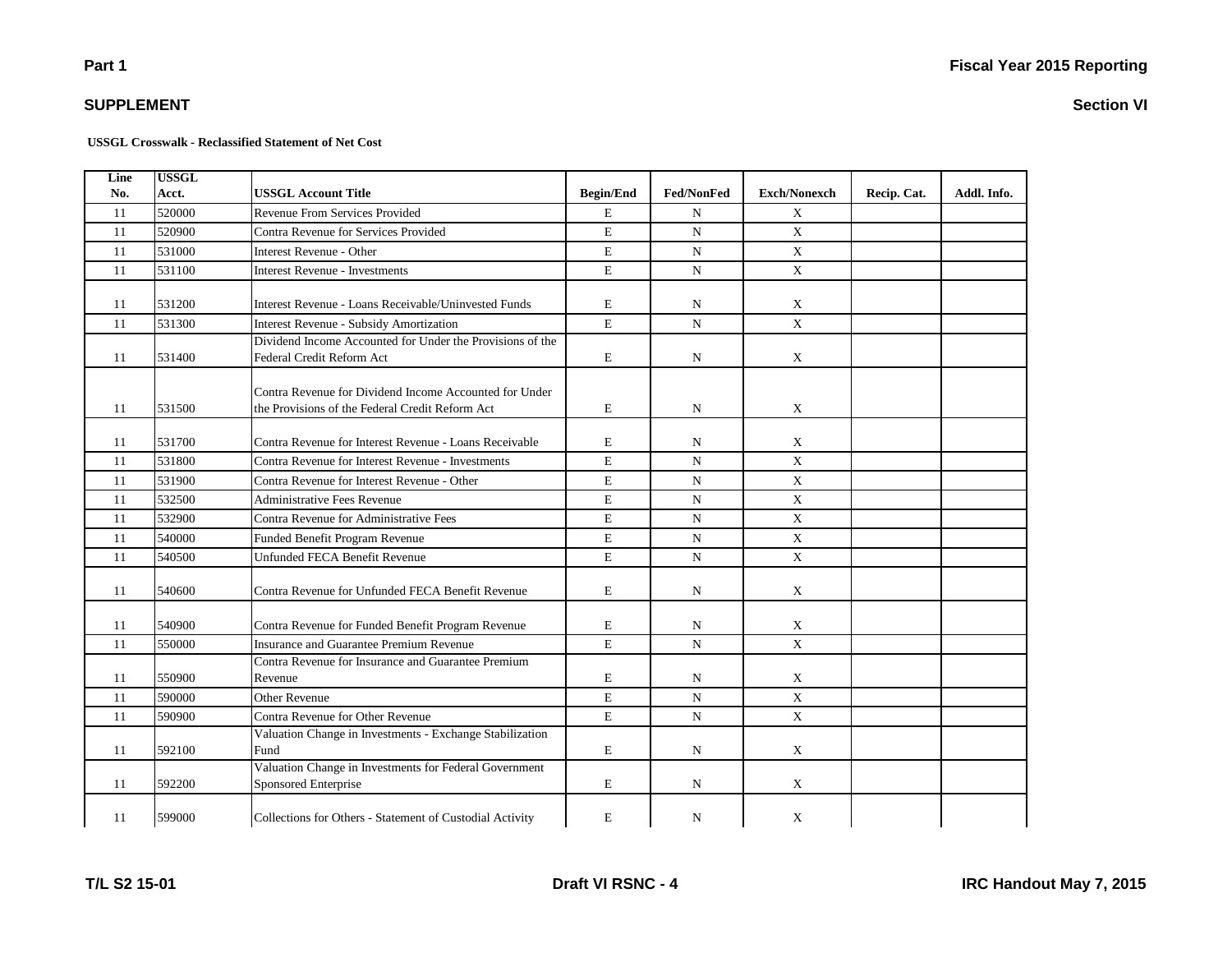**USSGL Crosswalk - Reclassified Statement of Net Cost**

| Line | <b>USSGL</b>                       |                                                                                    |                  |                   |                     |             |             |
|------|------------------------------------|------------------------------------------------------------------------------------|------------------|-------------------|---------------------|-------------|-------------|
| No.  | Acct.                              | <b>USSGL Account Title</b>                                                         | <b>Begin/End</b> | <b>Fed/NonFed</b> | <b>Exch/Nonexch</b> | Recip. Cat. | Addl. Info. |
|      |                                    | Accrued Collections for Others - Statement of Custodial                            |                  |                   |                     |             |             |
| 11   | 599100                             | Activity                                                                           | E                | N                 | X                   |             |             |
| 11   | 711000                             | Gains on Disposition of Assets - Other                                             | E                | N                 | $\mathbf X$         |             |             |
| 11   | 711100                             | Gains on Disposition of Investments                                                | E                | ${\bf N}$         | $\mathbf X$         |             |             |
| 11   | 718000                             | <b>Unrealized Gains</b>                                                            | E                | N                 | $\mathbf X$         |             |             |
| 11   | 718100                             | Unrealized Gain - Exchange Stabilization Fund                                      | E                | N                 | $\mathbf X$         |             |             |
| 11   | 719000                             | <b>Other Gains</b>                                                                 | E                | N                 | $\mathbf X$         |             |             |
| 11   | 719100                             | Other Gains for Accrued Special Drawing Right (SDR)<br><b>Interest and Charges</b> | E                | N                 | X                   |             |             |
| 12   | <b>Federal Earned Revenue</b>      |                                                                                    |                  |                   |                     |             |             |
|      |                                    |                                                                                    |                  |                   |                     |             |             |
| 12.1 |                                    | <b>Benefit Program Revenue (RC 26) /2</b>                                          |                  |                   |                     | 26          |             |
| 12.1 | 540000                             | Funded Benefit Program Revenue                                                     | E                | ${\bf F}$         | $\mathbf X$         |             |             |
| 12.1 | 540500                             | <b>Unfunded FECA Benefit Revenue</b>                                               | E                | $\mathbf{F}$      | $\mathbf X$         |             |             |
| 12.1 | 540600                             | Contra Revenue for Unfunded FECA Benefit Revenue                                   | E                | F                 | X                   |             |             |
| 12.1 | 540900                             | Contra Revenue for Funded Benefit Program Revenue                                  | E                | $\mathbf F$       | $\mathbf X$         |             |             |
| 12.2 | <b>Buy/Sell Revenue (RC 24) /2</b> |                                                                                    |                  |                   |                     | 24          |             |
| 12.2 | 510000                             | Revenue From Goods Sold                                                            | E                | $\mathbf{F}$      | $\mathbf X$         |             |             |
| 12.2 | 510900                             | Contra Revenue for Goods Sold                                                      | E                | $\mathbf{F}$      | $\mathbf X$         |             |             |
| 12.2 | 520000                             | Revenue From Services Provided                                                     | E                | ${\bf F}$         | $\mathbf X$         |             |             |
| 12.2 | 520900                             | Contra Revenue for Services Provided                                               | E                | $\mathbf F$       | $\mathbf X$         |             |             |
| 12.2 | 532500                             | Administrative Fees Revenue                                                        | E                | $\mathbf F$       | $\mathbf X$         |             |             |
| 12.2 | 532900                             | Contra Revenue for Administrative Fees                                             | E                | $_{\rm F}$        | $\mathbf X$         |             |             |
| 12.2 | 590000                             | <b>Other Revenue</b>                                                               | E                | F                 | $\mathbf X$         |             |             |
|      | 590900                             |                                                                                    |                  |                   | $\mathbf X$         |             |             |
| 12.2 |                                    | Contra Revenue for Other Revenue                                                   | E                | $\mathbf{F}$      |                     |             |             |
|      |                                    | Federal Securities Interest Revenue Including Associated Gains and Losses          |                  |                   |                     |             |             |
| 12.3 | (Exchange) (RC 03) /2              |                                                                                    |                  |                   |                     | 03          |             |
| 12.3 | 531100                             | <b>Interest Revenue - Investments</b>                                              | E                | ${\rm F}$         | $\mathbf X$         |             |             |
| 12.3 | 531800                             | Contra Revenue for Interest Revenue - Investments                                  | E                | $\mathbf F$       | $\mathbf X$         |             |             |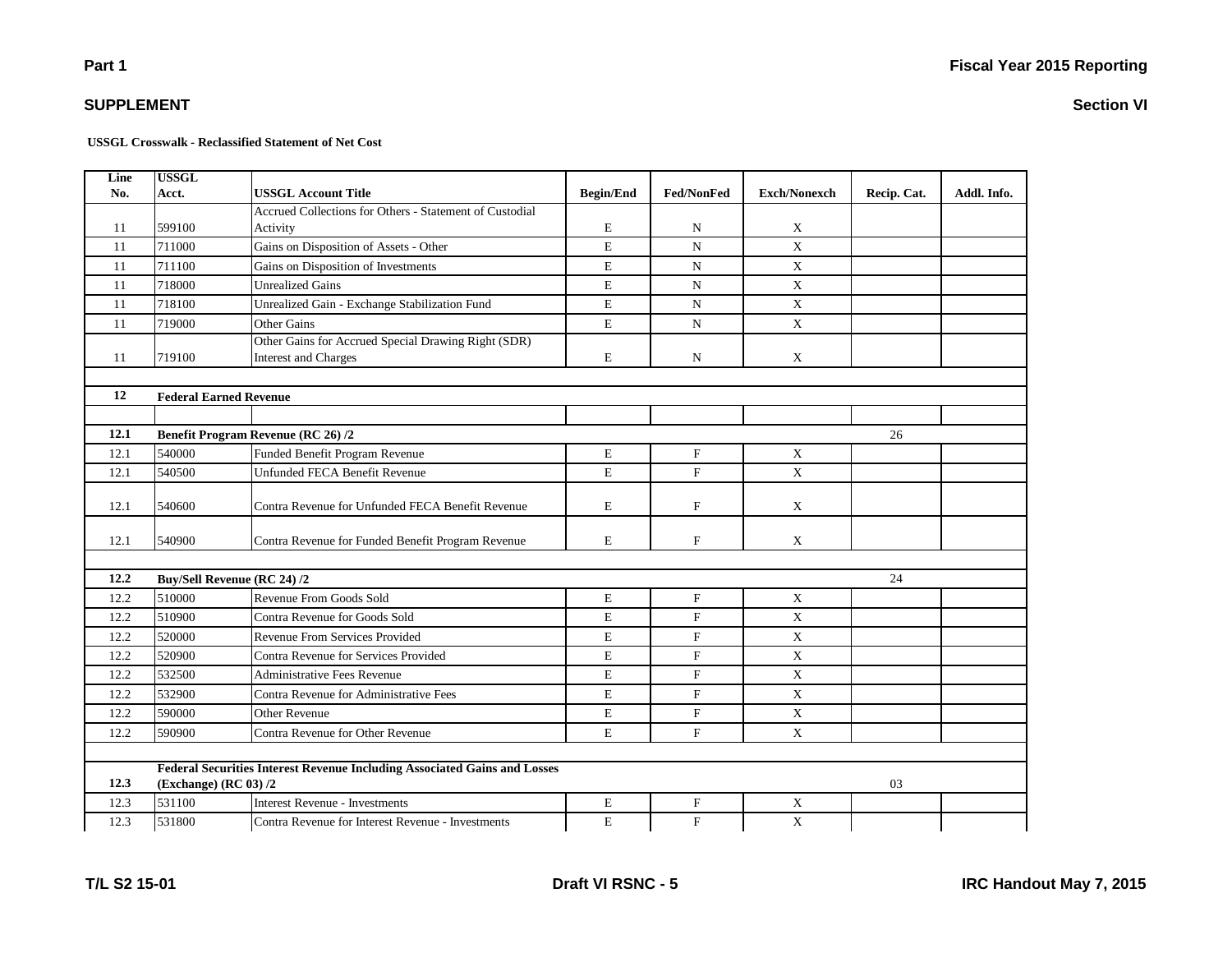**USSGL Crosswalk - Reclassified Statement of Net Cost**

| Line | <b>USSGL</b>                        |                                                                     |                  |                           |                     |             |             |
|------|-------------------------------------|---------------------------------------------------------------------|------------------|---------------------------|---------------------|-------------|-------------|
| No.  | Acct.                               | <b>USSGL Account Title</b>                                          | <b>Begin/End</b> | Fed/NonFed                | <b>Exch/Nonexch</b> | Recip. Cat. | Addl. Info. |
| 12.3 | 711100                              | Gains on Disposition of Investments                                 | E                | $\boldsymbol{\mathrm{F}}$ | X                   |             |             |
| 12.3 | 718000                              | <b>Unrealized Gains</b>                                             | ${\bf E}$        | $\boldsymbol{\mathrm{F}}$ | $\mathbf X$         |             |             |
| 12.3 | 721100                              | Losses on Disposition of Investments                                | ${\bf E}$        | $\mathbf F$               | $\mathbf X$         |             |             |
| 12.3 | 728000                              | <b>Unrealized Losses</b>                                            | E                | $\mathbf{F}$              | $\mathbf X$         |             |             |
|      |                                     |                                                                     |                  |                           |                     |             |             |
| 12.4 |                                     | Borrowing and Other Interest Revenue (RC 05) /2                     |                  |                           |                     | 05          |             |
| 12.4 | 531000                              | <b>Interest Revenue - Other</b>                                     | E                | $\mathbf{F}$              | $\mathbf{X}$        |             |             |
| 12.4 | 531200                              | Interest Revenue - Loans Receivable/Uninvested Funds                | $\bf E$          | F                         | X                   |             | 3           |
| 12.4 | 531700                              | Contra Revenue for Interest Revenue - Loans Receivable              | E                | F                         | X                   |             |             |
| 12.4 | 531900                              | Contra Revenue for Interest Revenue - Other                         | E                | $\mathbf F$               | $\mathbf X$         |             |             |
|      |                                     |                                                                     |                  |                           |                     |             |             |
| 12.5 | Borrowing Gains (RC 06) /2          |                                                                     |                  |                           |                     | 06          |             |
| 12.5 | 711200                              | Gains on Disposition of Borrowings                                  | ${\bf E}$        | ${\bf F}$                 | X                   |             | 3           |
| 12.5 | 719000                              | Other Gains                                                         | E                | $\mathbf{F}$              | $\mathbf{X}$        |             |             |
|      |                                     |                                                                     |                  |                           |                     |             |             |
| 12.6 |                                     | Other Revenue (without reciprocal) (RC 29) /2                       |                  |                           |                     | 29          |             |
| 12.6 | 531100                              | <b>Interest Revenue - Investments</b>                               | ${\bf E}$        | Z                         | $\mathbf X$         |             |             |
| 12.6 | 590000                              | <b>Other Revenue</b>                                                | E                | G/Z                       | X                   |             |             |
| 12.6 | 590900                              | Contra Revenue for Other Revenue                                    | E                | Z                         | $\mathbf X$         |             |             |
| 12.6 | 599000                              | Collections for Others - Statement of Custodial Activity            | E                | Z                         | $\mathbf{X}$        |             |             |
| 12.6 | 599100                              | Accrued Collections for Others - Statement of Custodial<br>Activity | E                | Ζ                         | X                   |             |             |
| 12.6 | 711100                              | Gains on Disposition of Investments                                 | E                | Z.                        | $\mathbf{X}$        |             |             |
|      |                                     |                                                                     |                  |                           |                     |             |             |
| 13   | <b>Total Federal Earned Revenue</b> |                                                                     |                  |                           |                     |             |             |
|      |                                     |                                                                     |                  |                           |                     |             |             |
|      |                                     | This line is the sum of 12.1 through 12.6.                          |                  |                           |                     |             |             |
|      |                                     |                                                                     |                  |                           |                     |             |             |
| 14   |                                     | <b>Department Total Earned Revenue</b>                              |                  |                           |                     |             |             |
|      |                                     |                                                                     |                  |                           |                     |             |             |
|      |                                     | This line is the sum of lines 11 and 13.                            |                  |                           |                     |             |             |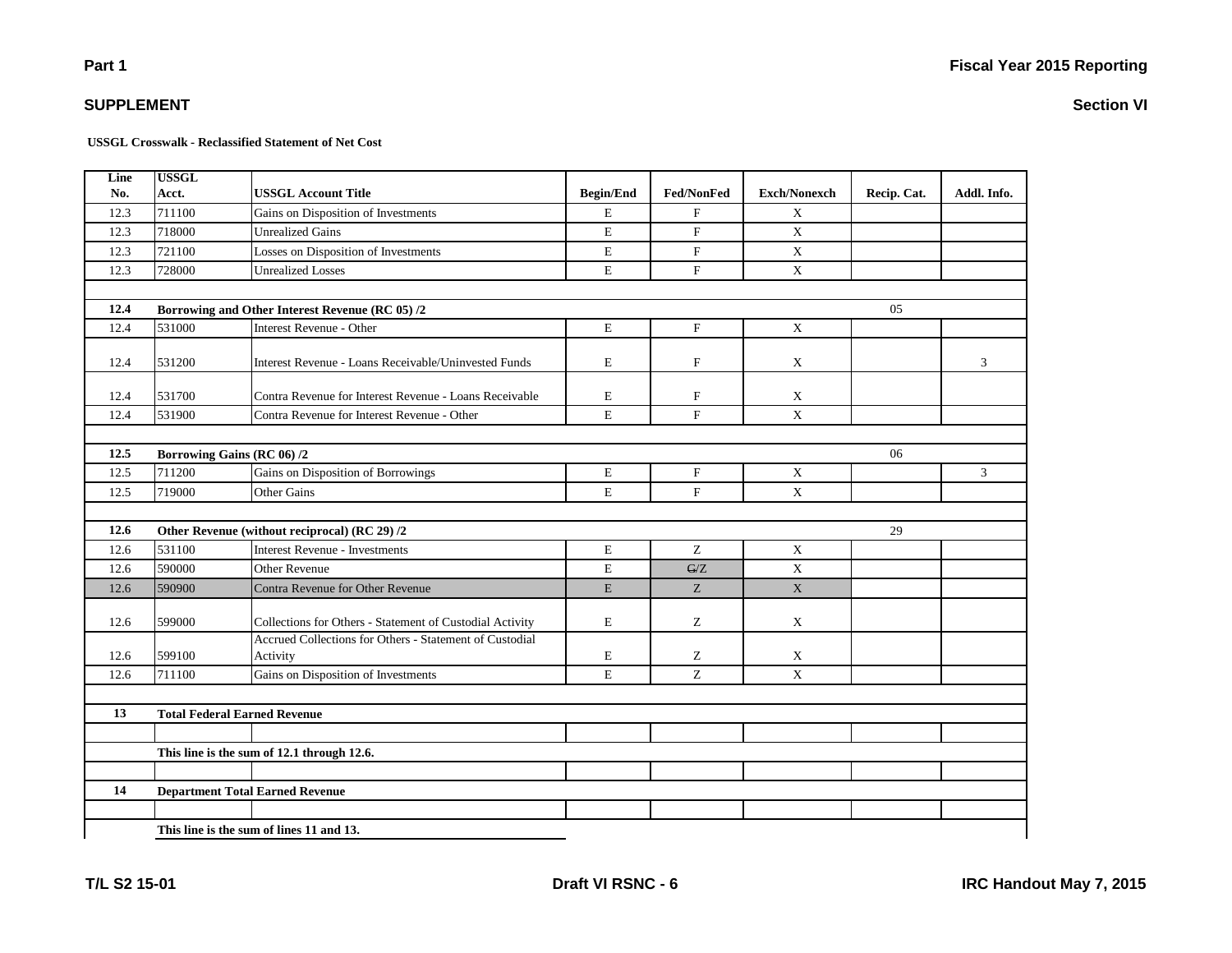#### **Section VI**

**USSGL Crosswalk - Reclassified Statement of Net Cost**

| Line                                                        | <b>USSGL</b>                  |                            |                  |                   |                     |             |             |  |
|-------------------------------------------------------------|-------------------------------|----------------------------|------------------|-------------------|---------------------|-------------|-------------|--|
| No.                                                         | Acct.                         | <b>USSGL Account Title</b> | <b>Begin/End</b> | <b>Fed/NonFed</b> | <b>Exch/Nonexch</b> | Recip. Cat. | Addl. Info. |  |
|                                                             |                               |                            |                  |                   |                     |             |             |  |
| 15                                                          | <b>Net Cost of Operations</b> |                            |                  |                   |                     |             |             |  |
|                                                             |                               |                            |                  |                   |                     |             |             |  |
| This line is the result of subtracting line 14 from line 9. |                               |                            |                  |                   |                     |             |             |  |
|                                                             |                               |                            |                  |                   |                     |             |             |  |

### **Part 1**

**SUPPLEMENT**